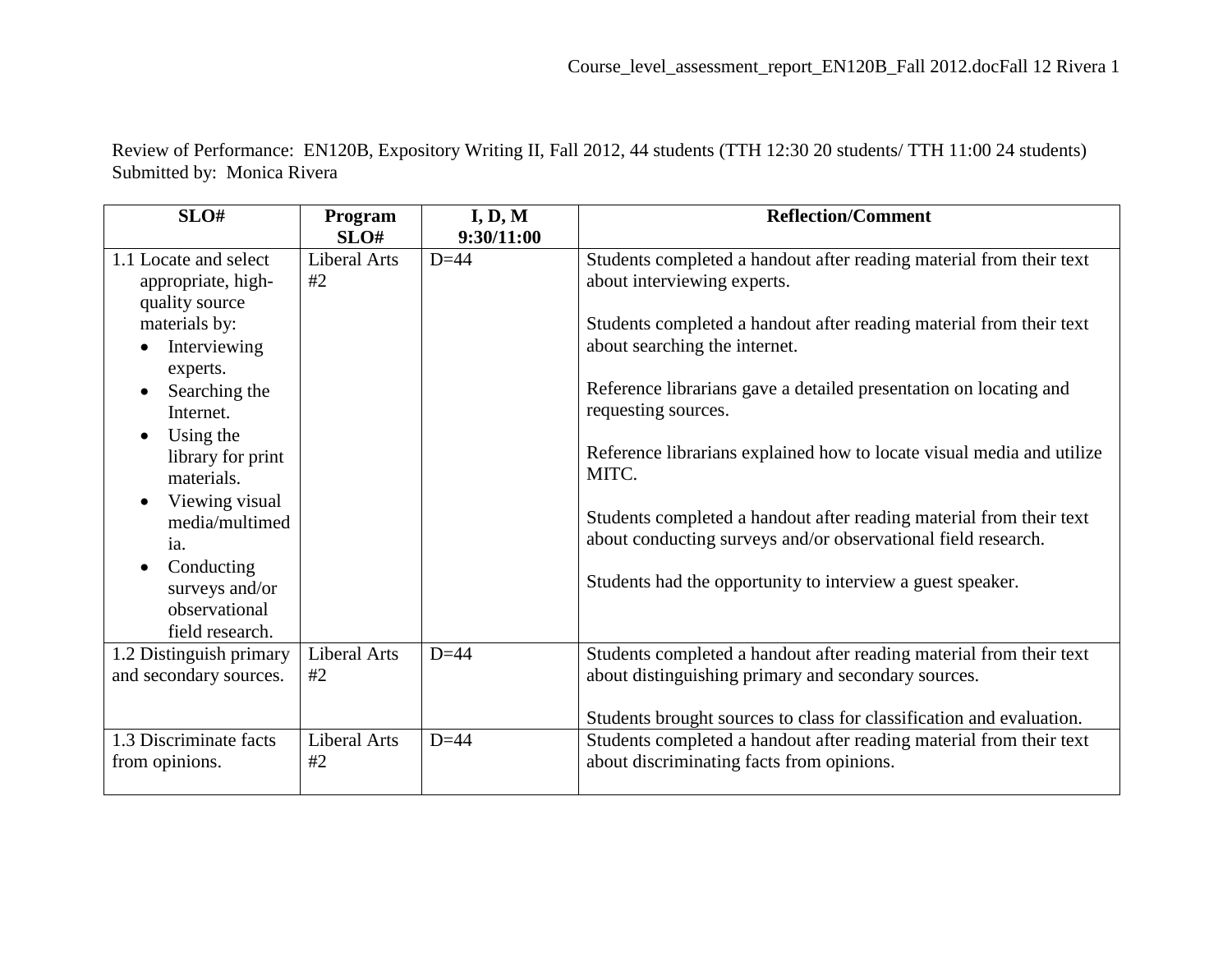|                                                                                                        |                           |        | Students had to distinguish fiction from fact in their humanities paper.                                                                                                                                                                           |
|--------------------------------------------------------------------------------------------------------|---------------------------|--------|----------------------------------------------------------------------------------------------------------------------------------------------------------------------------------------------------------------------------------------------------|
| 1.4 Conduct<br>preliminary research to<br>narrow a broad subject<br>to a specific assignment<br>topic. | <b>Liberal Arts</b><br>#2 | $D=44$ | Students compiled and edited annotated bibliographies.                                                                                                                                                                                             |
| 2.1 Demonstrate note-<br>taking strategies to<br>compile information<br>from a variety of<br>sources.  | <b>Liberal Arts</b><br>#2 | $M=44$ | Students completed a handout after reading material from their text<br>about note-taking strategies.<br>Students practiced note-taking techniques in class.<br>Students submitted their notes for evaluation.                                      |
| 2.2 Prepare outlines<br>and/or utilize similar<br>planning tools.                                      | <b>Liberal Arts</b><br>#2 | $D=44$ | Students were given outlines to follow for some papers.<br>Students submitted outlines for evaluation by instructor.                                                                                                                               |
| 2.3 Develop research<br>thesis and/or<br>hypothesis.                                                   | <b>Liberal Arts</b><br>#2 | $M=44$ | Students completed a handout after reading material from their text<br>about developing a research thesis.<br>Students submitted theses for evaluation by instructor.<br>Instructor and a writing center tutor check thesis statements.            |
| 2.4 Define plagiarism<br>and take the steps<br>necessary to avoid it.                                  | <b>Liberal Arts</b><br>#2 | $M=41$ | Students completed a handout after reading material from their text<br>about plagiarism.<br>Drafts were carefully scrutinized for plagiarism.<br>Three students plagiarized their papers. These students received zero<br>points for their papers. |
| 2.5 Summarize source                                                                                   | <b>Liberal Arts</b>       | $D=44$ | Students completed a handout after reading material from their text                                                                                                                                                                                |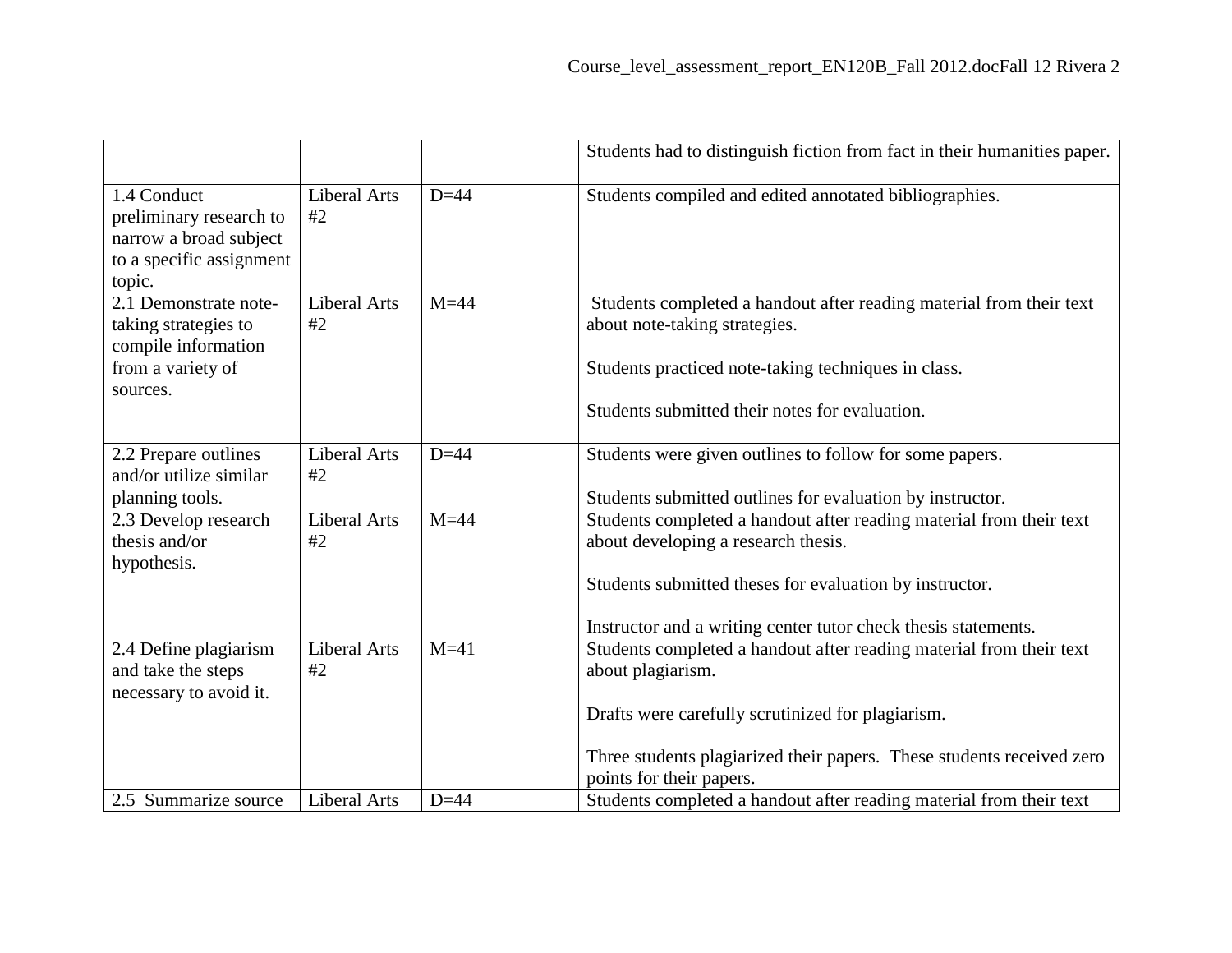| texts.                                                                   | #2                        | $D=44$ | about summarizing.                                                                                                    |
|--------------------------------------------------------------------------|---------------------------|--------|-----------------------------------------------------------------------------------------------------------------------|
|                                                                          |                           |        | Students submitted summaries of magazine articles after note taking.<br>Students compiled their notes into summaries. |
| 2.6 Paraphrase source<br>texts.                                          | <b>Liberal Arts</b><br>#2 | $D=44$ | Students completed a handout after reading material from their text<br>about paraphrasing.                            |
|                                                                          |                           |        | Students paraphrased sources in their summaries and notes.                                                            |
| 2.7 Synthesize ideas<br>gleaned from a variety<br>of sources, along with | <b>Liberal Arts</b><br>#2 | $D=44$ | Students completed a handout after reading material from their text<br>about synthesizing.                            |
| their own opinions, into<br>cogent prose.                                |                           |        | Instructor provided feedback on synthesizing after reviewing drafts.                                                  |
|                                                                          |                           |        | Students demonstrated synthesizing skills in essays and research<br>papers.                                           |
| 2.8 Format formal<br>papers utilizing the                                | <b>Liberal Arts</b><br>#2 | $D=44$ | Students submitted papers in MLA format.                                                                              |
| MLA style.                                                               |                           |        | Papers, which did not follow the format, were returned for revision.                                                  |
| 2.9 Utilize the MLA                                                      | <b>Liberal Arts</b>       | $D=44$ | Students submitted papers utilizing MLA documentation style.                                                          |
| documentation style to<br>formally acknowledge<br>sources. This will     | #2                        |        | Papers, which did not follow the format, were returned for revision.                                                  |
| consist of brief<br>parenthetical citations                              |                           |        | Students had difficulty with parenthetical citations for websites.                                                    |
| within the text that are                                                 |                           |        |                                                                                                                       |
| keyed to an<br>alphabetical list of                                      |                           |        |                                                                                                                       |
| works that appear at the                                                 |                           |        |                                                                                                                       |
| end of the paper.                                                        |                           |        |                                                                                                                       |
| 2.10 Write samples of a                                                  | Liberal Arts              | $D=44$ | Students submitted papers using the following rhetorical patterns:                                                    |
| wide variety of                                                          | #2                        |        | example, compare/contrast, and argumentative.                                                                         |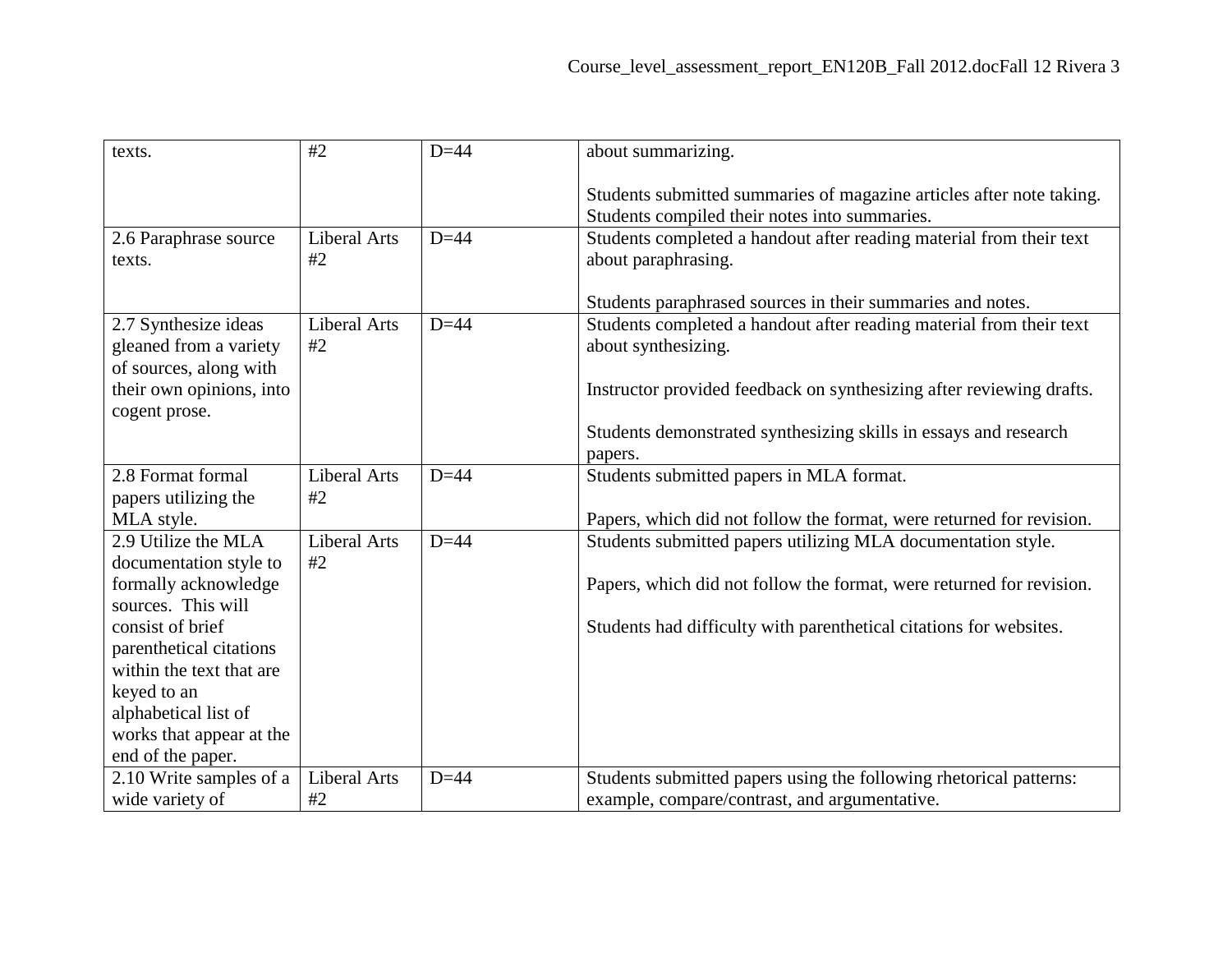| rhetorical patterns.     |              |        |                                                                        |
|--------------------------|--------------|--------|------------------------------------------------------------------------|
| 2.11 Revise as           | Liberal Arts | $D=44$ | Students presented papers for peer review and instructor evaluation.   |
| necessary to produce     | #2           |        |                                                                        |
| written work             |              |        | Students worked with a writing center tutor in class.                  |
| predominately free       |              |        |                                                                        |
| from grammatical and     |              |        |                                                                        |
| mechanical errors.       |              |        |                                                                        |
|                          |              |        |                                                                        |
| 2.12 Produce three       | Liberal Arts | $D=44$ | Students wrote a 10-15 page research paper to prepare for upper level  |
| substantive research     | #2           |        | class if they chose to transfer to other universities.                 |
| papers that demonstrate  |              |        |                                                                        |
| the skills identified in |              |        | Students wrote 4 page papers, which emphasized quality writing and     |
| outcomes $2.1 - 2.11$ in |              |        | critical thinking.                                                     |
| each of the areas of     |              |        |                                                                        |
| humanities, natural      |              |        |                                                                        |
| sciences, and social     |              |        |                                                                        |
| sciences.                |              |        |                                                                        |
| 3.1 Engage in            | Liberal Arts | $D=44$ | Students wrote an argumentative research paper.                        |
| concession and           | #2           |        |                                                                        |
| refutation of specific   |              |        | Many students omitted a refutation.                                    |
| ideas to develop a       |              |        |                                                                        |
| thoughtful response to   |              |        | Students had difficulty presenting a local argument based on research. |
| controversial material.  |              |        |                                                                        |

## **Additional observations:**

- Some students benefited from having a writing center tutor available in class.
- Students benefited from working in the English Computer Lab, A201 for 2/3 of the semester.
- Students enjoyed having a guest speaker and used him a source in their papers.

## **Institution Learning Outcomes:**